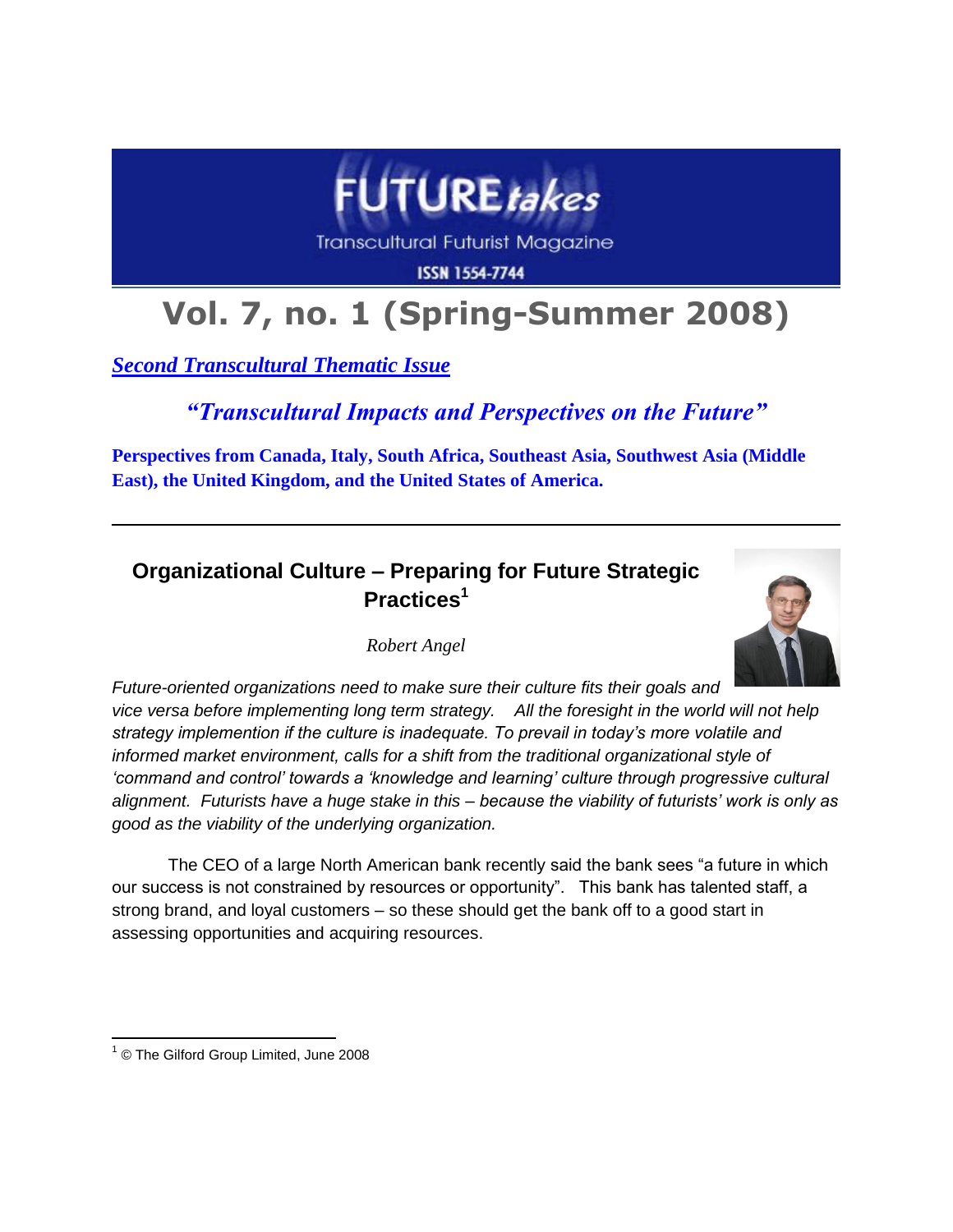No doubt, the bank will be drawing on futurists for help on the future market environment – such as clarifying global [trends,](http://en.wikipedia.org/wiki/Trend) presenting plausible [scenarios](http://en.wikipedia.org/wiki/Scenarios) for the future, and even

highlighting [market](http://en.wikipedia.org/wiki/Emerging_market) opportunities and risks suggested by the scenarios. For example, demographic-based trend projections can help the bank decide to pursue one opportunity over another.

However, this will only provide a context, not the strategy. The bank will still have to marry environmental projections to strategic choices and short term imperatives in order to build an actual strategy. And, it will still need the right capabilities to execute on the future strategy. This implies that futurists have a large stake in strategic underpinnings for their work to take root. The bank will have to depend heavily on its culture – the way that



staff, brand and customers are bound together by a compatible vision – to carry it towards a bright future. Without the right cultural underpinnings, the strategy will never connect with results.

### **Get the Culture Right First**

Business leaders must survive the requisite variety of day to day events in order to get to the long term. The point is that before strategy comes the right culture to execute successfully. It is on these two points, culture and execution, that most strategic failures begin. A misaligned culture and inability to execute will surely always negate the work of futurists.

A cultural balance must be struck between short term capabilities and future strategic practices. In effect, the present is a critical resource to fund the future. Before trying to make the "right" long term decisions, it is essential to make sure that the "right" organizational culture is in place, suitable to adapt, crystallize and execute on strategy as the future becomes progressively clearer.

A relatively few organizations are actively working on this balance, although in the past year many more have started to think about it. Those that can be categorized as early adopters can be found spread across the world economy, for example in the technology industry with providers of collaboration technology, in banking aimed at mid-range consumers and cottage industries, and in high end consumer and business services.

#### **The Innovation Culture Continuum**

Historically, organizations have been organized predominantly on principles of command and control. In the information age, a hierarchical approach is tending to deliver less effective results than in the past. It tends to reinforce a rigid, "business as usual" mentality and inhibit strategic responses to rapid change. This phenomenon more easily affects organizations where people"s intellectual knowledge and the organization"s intellectual property produce a higher investment return than the organization"s physical assets. And, because most companies must rely on these softer, intangible assets to deliver what their customers want there is a distinctive shift away from hierarchical control.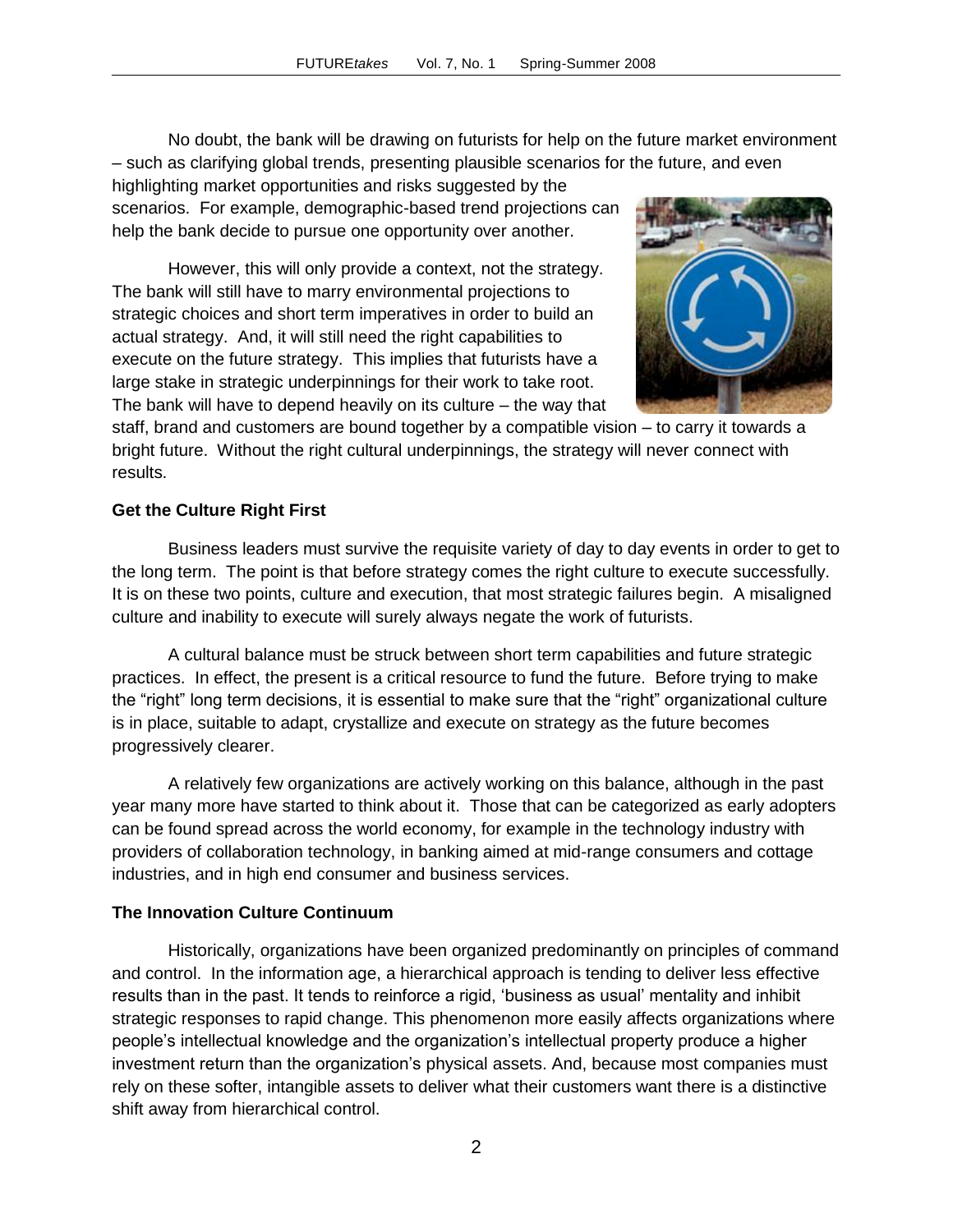The Innovation Continuum concept of moving beyond "command and control" is described in an *Ivey Business Journal* article, "Putting an Innovation Culture into Practice" by Robert Angel.<sup>2</sup> Developed by the author over several years, the Continuum's origins are in behavioral approaches to understanding customers in large service industries. Its essence is that the organization should move itself progressively across the Continuum to higher levels of effectiveness, lifting enterprise performance at each level.

Three levels of culture are depicted: "foundation," "advanced" and "breakthrough", but "breakthrough is not the end goal because an even higher continuum level should develop over time".

The *Ivey Business Journal* article visualized the Innovation Continuum as follows:



The "**foundation**" level is characterized as a hierarchical and risk-focused organization that typically concentrates on transactions. It directs its people to sell more products and

 $\overline{a}$ 

<sup>2</sup> Robert Angel, "Putting an Innovation Culture into Practice", *Ivey Business Journal* Volume 70, Number 3, January/February 2006).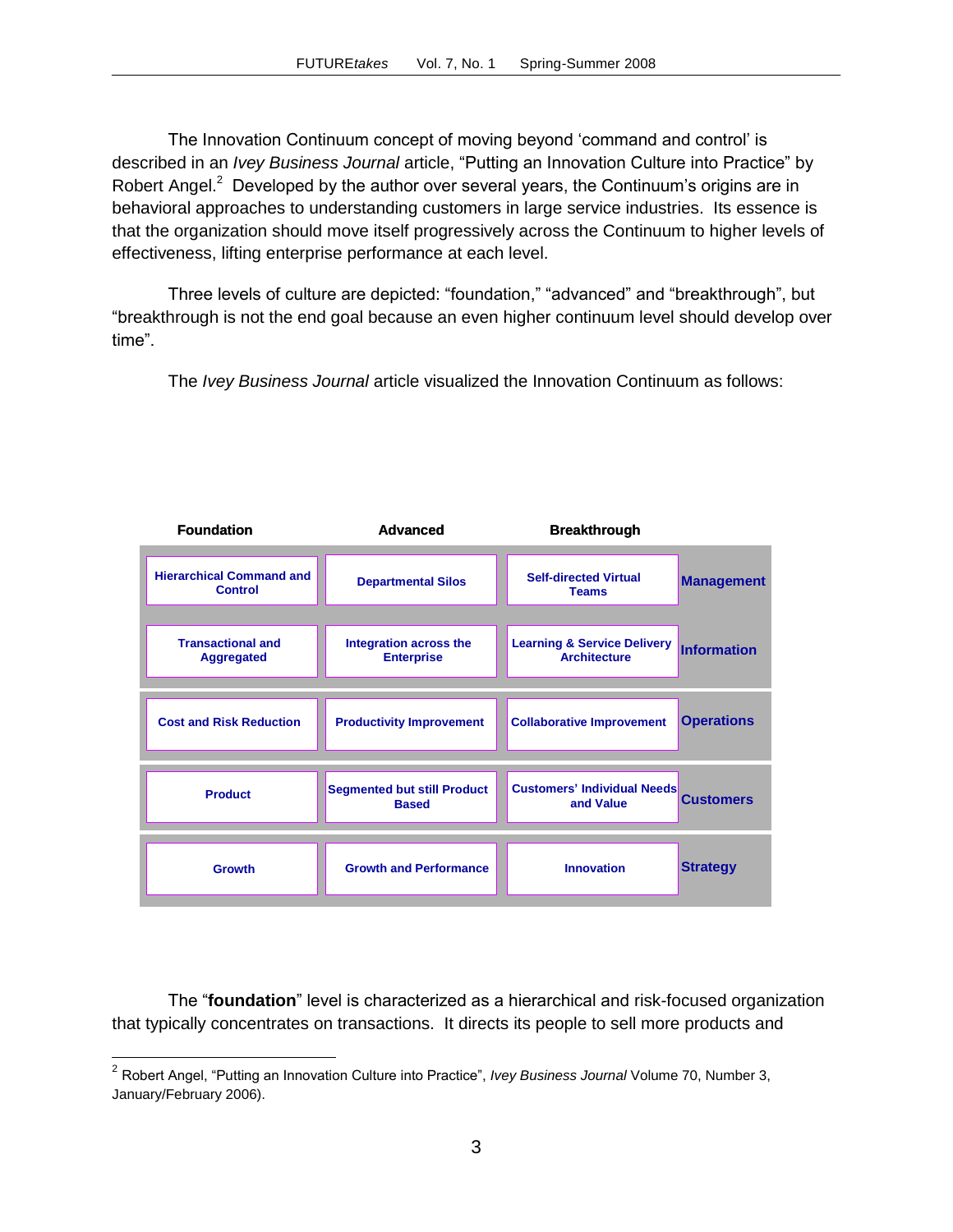services and keep costs in check. Foundation organizations often try to improve performance by working harder, developing sales skills and targeting selected customers more systematically. They often let go staff who fall short of performance goals set for the organization regardless of the cause, which tends to dampen enthusiasm in the rest of the organization.

This approach can work, at least for a while – many foundation organizations report steadily improving financial and operating results for extended periods. However, it also builds up considerable stress at all levels in the organization and raises serious long-term questions about both business purpose and sustainability.

The majority of North American organizations, many larger European companies, and selected Asian international companies are in the "foundation" level, or else in transit to "advanced". In less developed economies, many organizations tend to be "pre-foundation", characterized by autocratic management and deferential employee culture.

An "**advanced**" level organization is typically integrating organizational silos, so that individual departments can work with each other for productivity improvements and greater flexibility of response. More operating decisions are pushed down to the front line. Higherprofit-contributing customer groups are identified and given special treatment. Selected operating metrics are measured, but the ability to use the data to fine-tune business decisions may lag the ability to generate the data.

Major service organizations are making this transition in various degrees. For example, banks, insurance companies, government, airlines and some retailers are improving the granularity and use of customer data to customize offerings, and are rationalizing and outsourcing non-core processes to hold down costs. Companies, offering a range of products and services, from resource exploration to consumer products are famous for the collaborative R&D approaches they have used. Others have made considerable headway in streamlining supply chains – integrating them internally, backwards to suppliers and forwards to customers – and implementing quality and lean processes.

Early adopters have found that the "advanced" level will only take them so far. Aspiring to a higher level of accomplishment, they seek an adaptive, knowledge and learning culture in which performance improvement not only cascades down but is also self-directed, and innovation becomes the driving force.

#### **The High Performance Culture – the "Breakthrough" level on the Continuum**

"**Breakthrough**" performance extends strategy alignment to goal alignment through adapting to "Knowledge and Learning" approaches of collaborative work and information sharing. The desired payoff is a competitive advantage that is self-sustaining as the environment changes.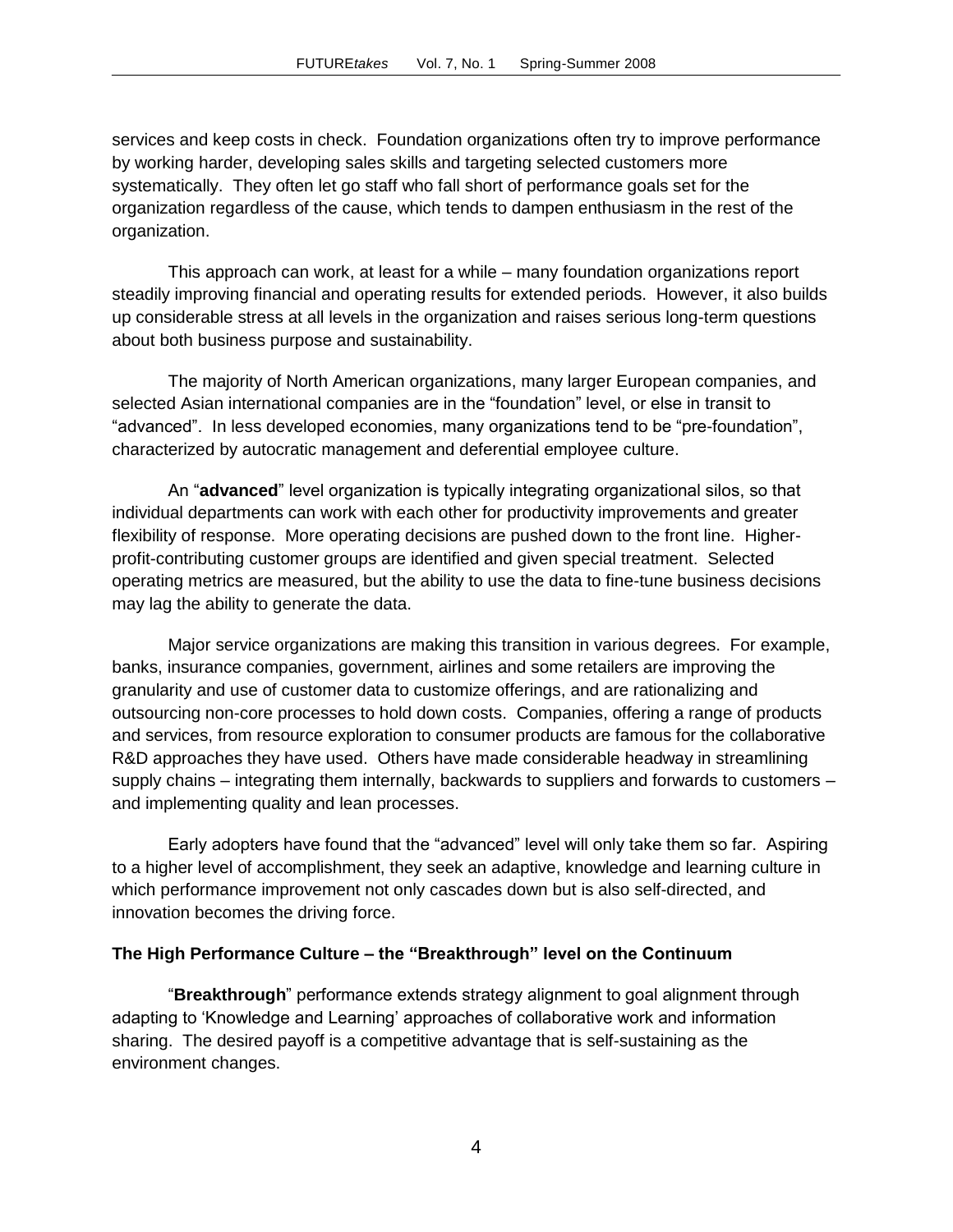There needs to be a coming to terms with what "adapting" really means – being able to move the organization on from the previous hard-wired state of a hierarchical and siloed mindset, to a culture centered on information-sharing and people. In practice, organizations tend to move progressively across the continuum, with some elements moving faster than others and priorities adapting gradually towards Knowledge and Learning. It means constructing a strategic competitive advantage, often around complexity, because that is more difficult for competitors to imitate. "Adapting" does not mean continuing to make frequent changes in direction because that would turn strategy into tactics, but it does mean paying attention to future disruptive innovators and being ready to reinvent strategy again in the future.

Enhanced leadership abilities; development of front-line supervisory skills to improve employee engagement and retention; co-operative and creative business capabilities and practices; organization-wide self-actualization – these all lead to a shared knowledge and learning organization. A recurring theme is also managing overwhelming workloads so that important issues are addressed promptly, rather than deferred because people are too busy.

"Breakthrough" also calls for robust data management, especially data collection and analysis on a suitable platform that can link *detailed* activity and results measurement to strategic and tactical decision making, supported by a proper business case. There are still only a handful of organizations making headway towards breakthrough, but signs indicate that many more will be starting along this road in the coming year.

#### **Conclusion – Towards the Knowledge and Learning Organization**

For a global, interdependent business increasingly reliant on intangible assets, the culture that works best is usually one of Knowledge and Learning. In my consulting practice, I have seen how cultural underpinnings really do help correct the enterprise performance management conundrum – that so much effort is being put into performance but there seems to be relatively little to show for it – a in part a consequence of defending against change that is both rapid and hard to predict.

As an example, the marketing department of a consumer services company has been leading the rest of the organization into Knowledge and Learning by tapping the collected wisdom of its staff. It is formulating marketing plans using internal surveys and workshops, gathering the knowledge of the marketing staff in dealing with partners and customers, both internal and external. In this case, top-down corporate strategy is still a major input to the plans. The group is now better placed not only to execute strategy in the current year but also to reconsider future trends and opportunities.

In the bank example, cited at the top of the article, a cultural facelift, accomplished by moving the organization across the continuum, would help ready the bank for some very hard strategic choices in the next few years. This would give the bank's futurists a much better basis for their work, and in turn provide more value to the bank in building out its strategy.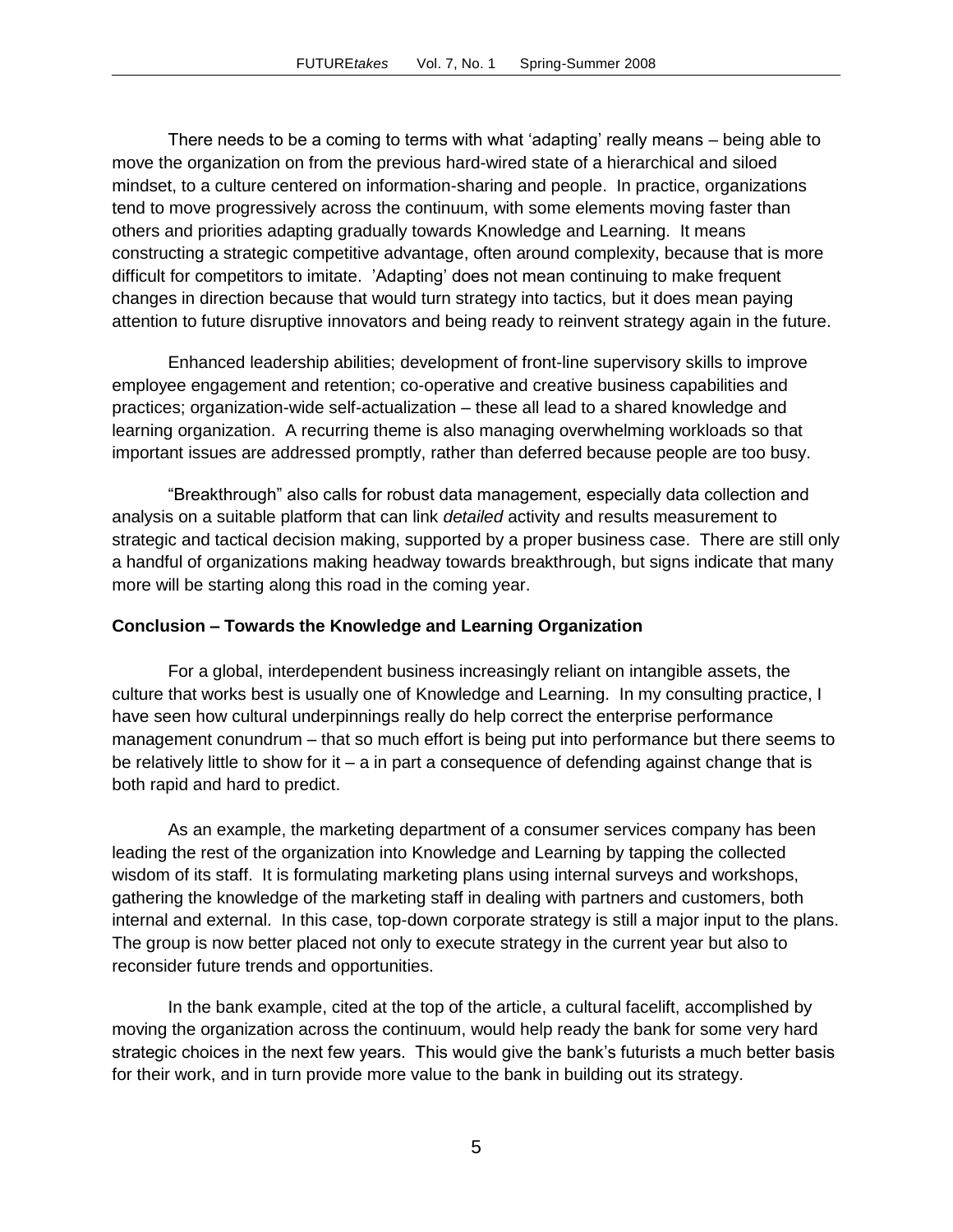In summary, whatever strategic prescriptions are put forward, success comes only when the culture supports it. Here can be no right answers without the appropriate culture in place. The point is that the right culture is a prerequisite for making the long term strategic decisions that take an organization successfully into the future. This is just the starting point of a complex refining and, hopefully, progressively more manageable process as the passage of time brings the future ever closer.

*Robert Angel, MBA, CA, is president of The Gilford Group Ltd., a Toronto-based performance management and marketing strategy consultancy. He specializes in understanding customer behaviors, and internal culture(s) and their combined effects on creating a profitable brand. He can be contacted at [bob.angel@gilfordgrp.com.](mailto:bob.angel@gilfordgrp.com)*

#### *POINTS FOR THE CLASSROOM (send comments to [forum@futuretakes.org\)](mailto:forum@futuretakes.org):*

- o *Peter Senge"s seminal work on the* Learning Organization *highlights the need for organizational culture to effectively adapt and learn from its environment, and successfully re-invent itself on a regular basis. In what additional ways can a "learning organization" outlook foster an organizational culture that would be proactive toward the future?*
- o *Angel indicates that "the traditional style of "command and control" does not work as well as it used to …" He further states that "In the information age, a hierarchical approach is tending to deliver less effective results than in the past… and inhibit strategic responses to rapid change." How will military forces be impacted by this, given their hierarchical nature?*
- o *To what extent will a knowledge and learning organization accommodate ideas that are long-term creative but short-term disruptive?*
- o *Angel describes the shift away from hierarchical control in the context of intellectual property vs. currency-based. Assets. At various times, wealth has been land, then capital, and now information and intellectual property. What will wealth be in 2025?*
- o *The author states that "foundation organizations often try to improve performance by working harder… They often let go staff who fall short of performance goals set for the organization…" He goes on to stay that "This approach… also builds up considerable stress at all levels in the organization…" Will an evolution to the "advanced" and "breakthrough" levels lead to lifestyles that are less stressful (considering also the increasing interaction between the European and US business cultures) – and away from "Theory X" management styles? Will there be more focus on "the important" and correspondingly less on "the urgent"? Conversely, will the "do more with less" modus operandi prevail, with all of its implications?*
- o *In some parts of the world, the S-curve describes the maturing process of a corporation of other business enterprise. In terms of this model, a company may be founded on a "wild idea," but as it matures, it becomes risk-averse (i.e., "Don"t bet the company on a*